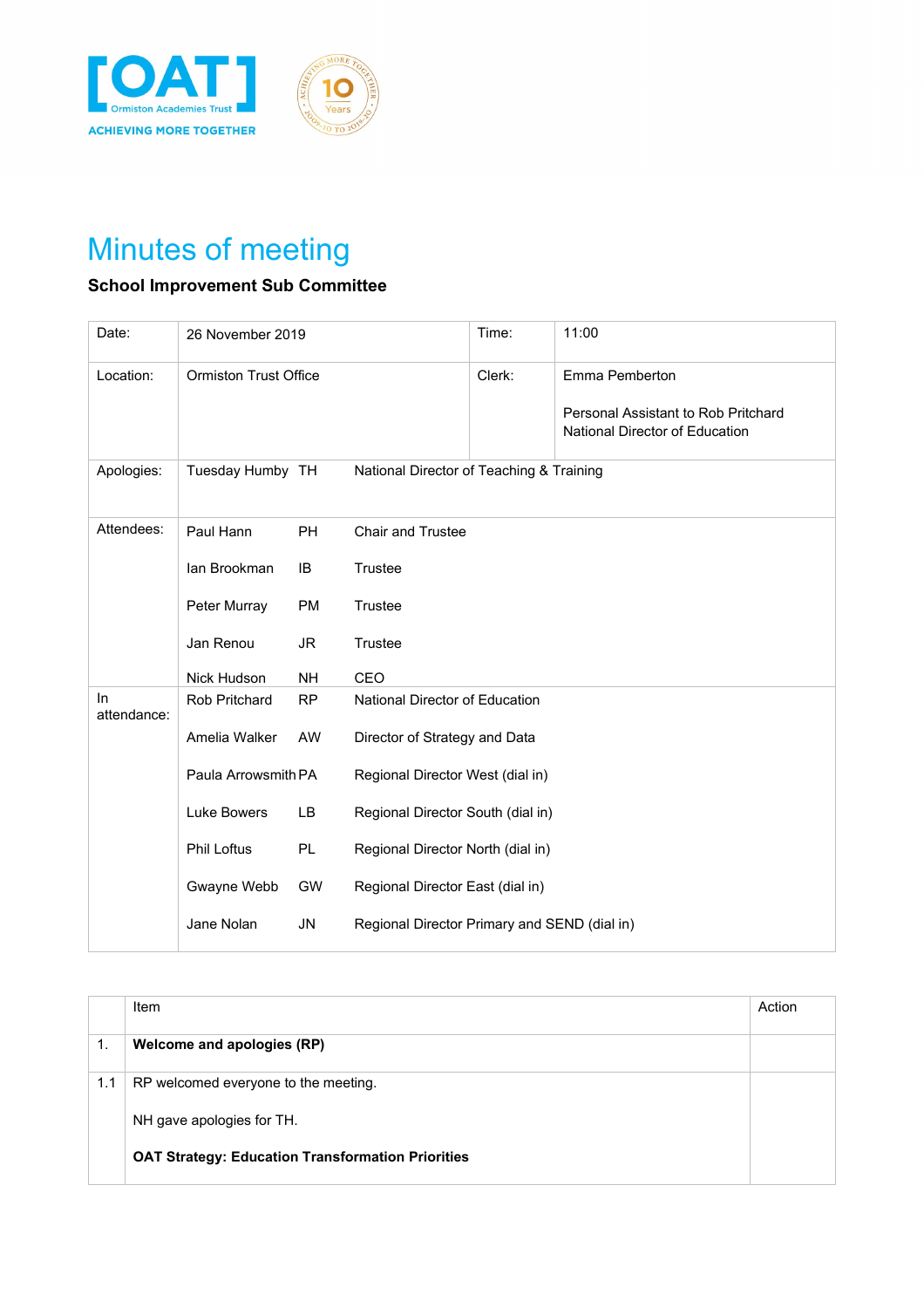

|     | RP opened the meeting with a discussion around the current educational priorities within the Trust<br>following a meeting with the National Schools Director around step-change. RP explaining how<br>important it is that we get the right people into the right roles, to develop them into effective<br>teachers and ensure the system delivers the best possible teaching and support to students.                                                                                                                                                                         |  |
|-----|--------------------------------------------------------------------------------------------------------------------------------------------------------------------------------------------------------------------------------------------------------------------------------------------------------------------------------------------------------------------------------------------------------------------------------------------------------------------------------------------------------------------------------------------------------------------------------|--|
|     | The current teacher recruitment process was overviewed and challenges, cost implications<br>involved, and estimated number of teachers expected to join OAT as a result were discussed. It<br>was identified that funding change is taking place nationally across all schools to allow for<br>processes to improve.                                                                                                                                                                                                                                                           |  |
|     | Within OAT the vision is to become consistent in our approach across all academies and to<br>develop and update the structure of the Education Team in order to facilitate this step-change<br>effectively. This could be addressed by adapting staffing within the academies to then enhance<br>support to the Regional Director role.                                                                                                                                                                                                                                        |  |
|     | The benefits of increasing our current Regional Lead Practitioner (RLP) provision across OAT was<br>discussed. The cost implications for this were discussed and balanced against external support<br>provided outside of the Trust, including the challenges faced in gaining subject specific support<br>and resultant costs associated with both. It was put forward that an increase in RLP roles would<br>help deliver teaching across the Trust with the deployment focused to academies most in need.                                                                   |  |
|     | There was discussion around the staffing roles within academies and the benefits and concerns<br>around moving these within OAT payroll rather than with individual academies. The cost<br>implications of doing so were discussed alongside the potential benefits.                                                                                                                                                                                                                                                                                                           |  |
|     | The Trustees asked if there was any interest from the staff within academies to progress. NH, RP<br>and JR all agreed that there is interest. OAT has a structured training programme in place to help<br>aspiring new leaders progress. The benefits of a strategic roll-out were also discussed along with<br>example costs implications. The Trustees agreed that this is a viable model and sensible to<br>proceed.                                                                                                                                                        |  |
|     | PH resumed the Chair role.                                                                                                                                                                                                                                                                                                                                                                                                                                                                                                                                                     |  |
| 2.  | The Year Ahead (RP)                                                                                                                                                                                                                                                                                                                                                                                                                                                                                                                                                            |  |
| 2.1 | <b>Alternative Provision (AP) Feasibility</b>                                                                                                                                                                                                                                                                                                                                                                                                                                                                                                                                  |  |
|     | The committee discussed the current AP position across the Trust and surrounding Local<br>Authorities, focusing on the challenges currently faced by different academies within different<br>regions and the imbalance of support available as a result of location, resource and funding<br>available.                                                                                                                                                                                                                                                                        |  |
|     | It was highlighted that some regions suffer more than others, often those areas with greatest<br>need. Historic examples were discussed on how lack of provision can impact on both the child,<br>the academy and the surrounding demographic. Quality of provision, location and costs were all<br>highlighted as areas of concern and discussed. NH and RP have met with regional Local<br>Authorities that are supportive of OAT's vision to address this, with the potential to provide support<br>where possible. Cost savings as a result of providing AP were reviewed. |  |
|     | The Education Team would like to focus on providing better support in this area with dedicated AP<br>set up for regions in most need and the cost implications. It was confirmed that throughout the<br>process the students would remain on school roll.                                                                                                                                                                                                                                                                                                                      |  |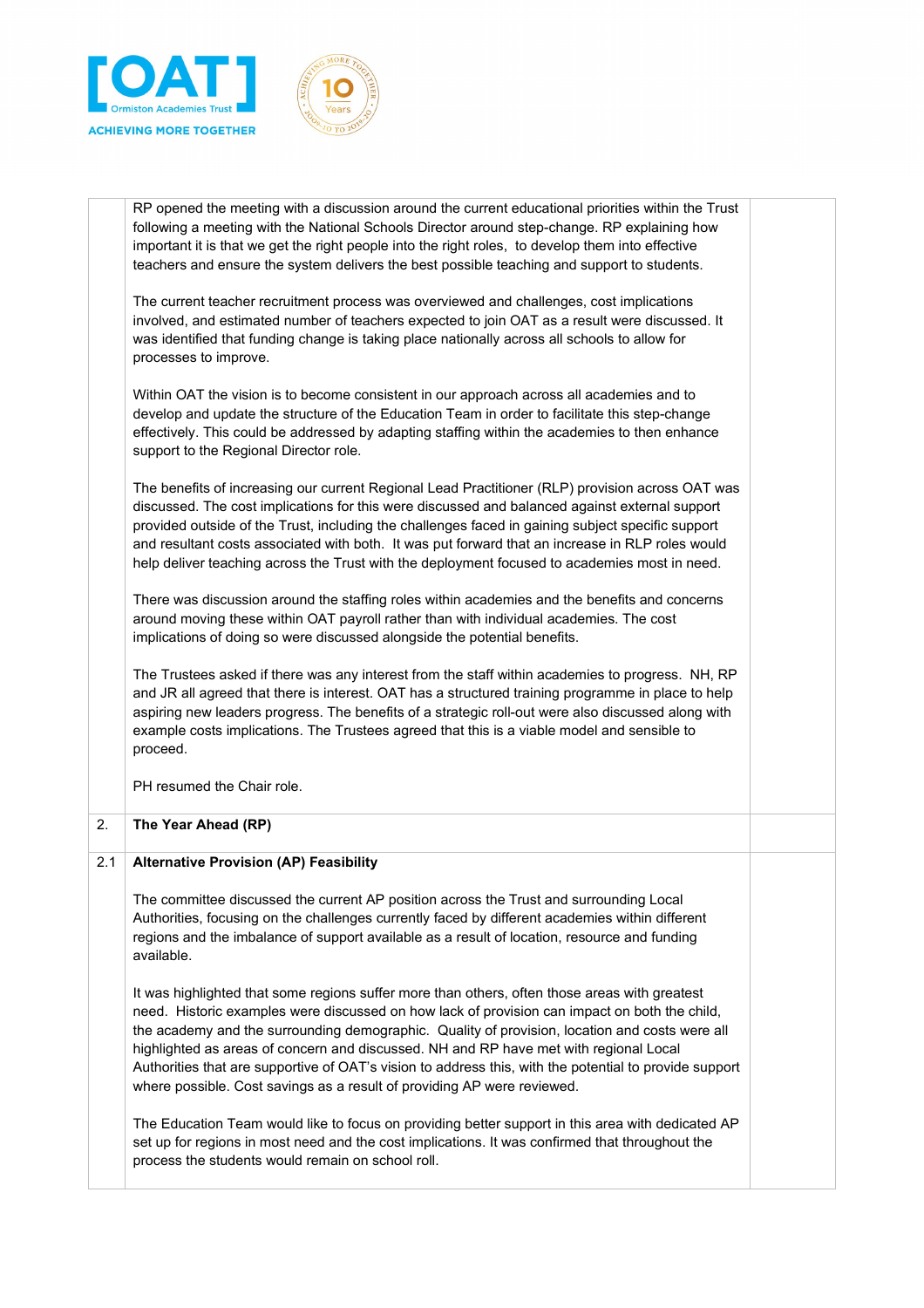



|     | The Trustees asked if there were more challenges for primary schools than secondary.                                                                                                                                                                                                                                                                                                                           |           |
|-----|----------------------------------------------------------------------------------------------------------------------------------------------------------------------------------------------------------------------------------------------------------------------------------------------------------------------------------------------------------------------------------------------------------------|-----------|
| 3.1 | The committee looked at the current target structure for 2020.                                                                                                                                                                                                                                                                                                                                                 |           |
| 3.  | <b>Targets 2020 (RP)</b>                                                                                                                                                                                                                                                                                                                                                                                       |           |
|     | RP advised that communication is in place between the school and AP to cover potential<br>absences.                                                                                                                                                                                                                                                                                                            |           |
|     | RP is proposing to work from OAT protocol rather than that of local academies to achieve<br>conistency. The Trustees were in agreement of this.                                                                                                                                                                                                                                                                |           |
|     | The differing approaches to how AP absence are recorded was discussed with a view to OAT<br>creating uniform approach across all academies to reduce conflicting practices.                                                                                                                                                                                                                                    |           |
|     | <b>Alternative Provision Absence</b>                                                                                                                                                                                                                                                                                                                                                                           |           |
|     | There was some discussion around how individual academies and Ofsted differ in their<br>interpretation of the guidelines and grading processes. RP and NH confirmed that they are due to<br>meet with the National Director for Education at Ofsted to establish clarity in both areas in order to<br>apply a uniform approach across OAT academies.                                                           |           |
|     | RP opened the discussion, highlighting areas of concern in terms of recording and grading of<br>exclusions and attendance historically at local academy level and by Ofsted.                                                                                                                                                                                                                                   |           |
|     | <b>Attendance</b>                                                                                                                                                                                                                                                                                                                                                                                              |           |
|     | <b>Update on Exclusions</b>                                                                                                                                                                                                                                                                                                                                                                                    |           |
|     | RP to investigate and present outcome at December 2019 Board Meeting.                                                                                                                                                                                                                                                                                                                                          | <b>RP</b> |
|     | The current feasibility of Sixth form provision within OAT and the challenges it presents to OAT<br>were discussed, along with the potential implications to both students and the wider community.<br>All agreed that research is required in this area to identify what provision there is, what timescales<br>are involved when provision ceases to be viable and what alternatives there are for students. |           |
|     | <b>Six Form Feasibility</b>                                                                                                                                                                                                                                                                                                                                                                                    |           |
|     | The Trustees confirmed that Ormiston Trust would review assistance with funding and premises.<br>OAT will explore securing funding from Local Authorities.                                                                                                                                                                                                                                                     |           |
|     | The Trustees advised of their support with this but suggested caution moving forward both in<br>terms of management and structure. NH advised that revenue costs could be covered but initial<br>capital that would be required to move the project forward.                                                                                                                                                   |           |
|     | be researched and managed effectively and further discussion was recommended with both the<br>Estates Team and Local Authories to access their expertise and advice. It is important to find<br>someone to lead the project who has the capacity, connections, and previous experience.                                                                                                                        |           |
|     | The Trustees questioned the feasibility of this model. NH and RP confirmed that it is feasible. The<br>benefits and drawbacks of working with the school on a full or part-time basis were reviewed and<br>issues around premises and capital required were discussed. The location of provision needs to                                                                                                      |           |
|     |                                                                                                                                                                                                                                                                                                                                                                                                                |           |